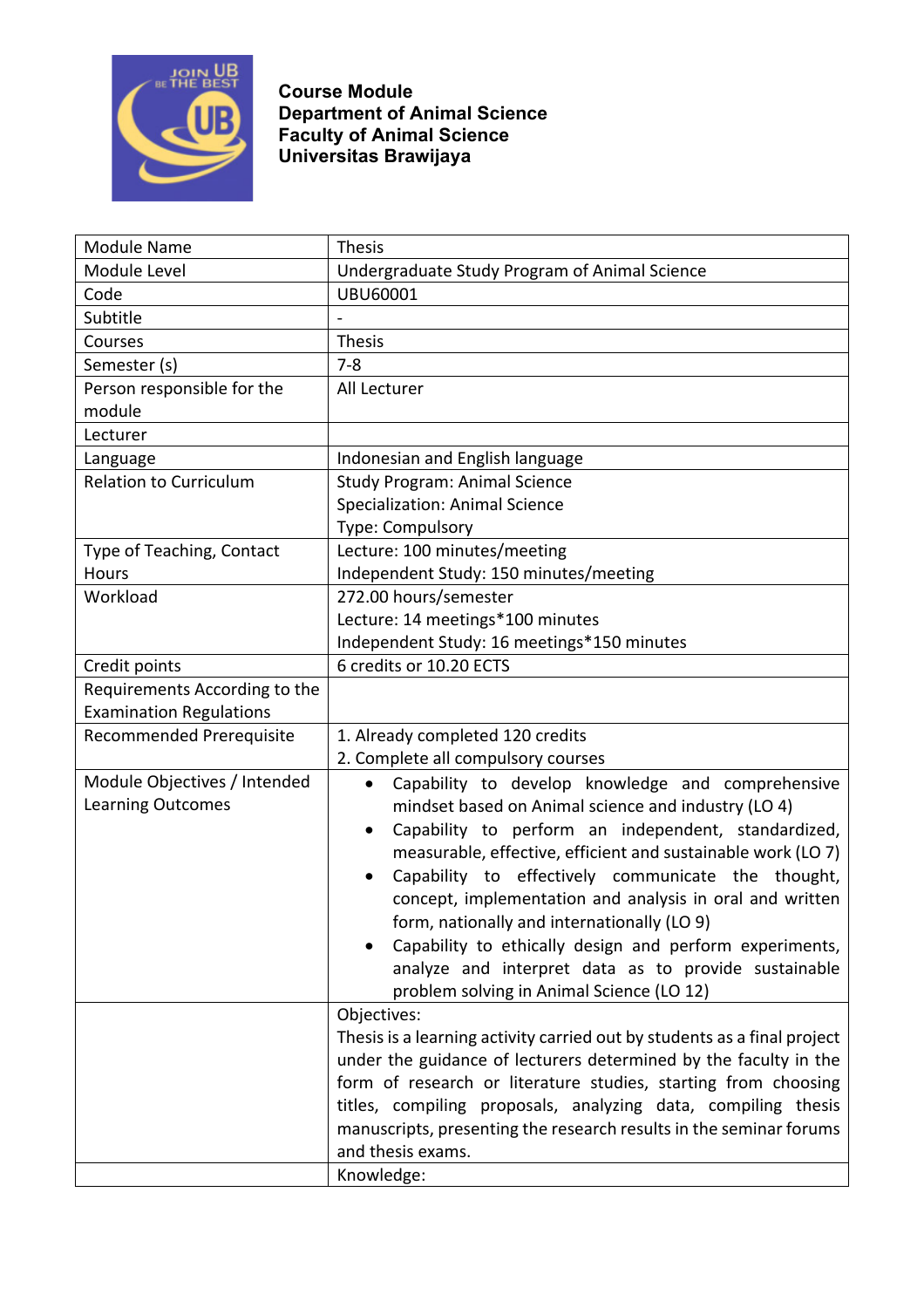

## **Course Module Department of Animal Science Faculty of Animal Science Universitas Brawijaya**

|                              | Able to recognize and understand to develop knowledge and                 |
|------------------------------|---------------------------------------------------------------------------|
|                              | comprehensive mindset based on Animal science and industry                |
|                              | <b>Skills</b>                                                             |
|                              | Cognitive                                                                 |
|                              | able to understand and develop comprehensive insight and                  |
|                              | mindset according to the science and field of the animal industry         |
|                              | Phsycomotoric                                                             |
|                              | able to design and conduct experiments, analyze and interpret data        |
|                              | to make correct decisions in solving problems in the field of animal      |
|                              | science, meet ethics, and have environmental insight                      |
|                              | Competences                                                               |
|                              | 1. Students are able to prepare proposals, conduct research,              |
|                              | and process data using appropriate analytical tools.                      |
|                              | 2. Students are able to compile research reports and                      |
|                              | communicate with the guidance of lecturers.                               |
|                              | 3. Students are able to present and defend scientific                     |
|                              | arguments over the research results at seminar forums and<br>thesis exams |
|                              | 4. Students are able to make scientific articles from research            |
|                              | results that are appropriate as repository articles                       |
| Content                      | 1) Preparation of TOR                                                     |
|                              | 2) Instructor submission                                                  |
|                              | 3) Making a proposal in the guidance of the supervisor                    |
|                              | 4) Conducting research / literature review                                |
|                              | 5) Preparation of research reports / literature review under              |
|                              | the guidance of the supervisor                                            |
|                              | 6) Seminar on research results / literature review                        |
|                              | Examination of research results<br>7)                                     |
|                              | Making scientific articles<br>8)                                          |
| <b>Study and Examination</b> | <b>Paper Writing</b><br>1.                                                |
| Requirements and Forms of    | 2. Mentoring Process                                                      |
| Examination                  | 3. Contents Understanding                                                 |
|                              | 4. Presentation                                                           |
|                              | 5. Discussion                                                             |
|                              |                                                                           |
|                              | How to score:                                                             |
|                              | Writing Draft and Mentoring Process<br>$= 50%$                            |
|                              | Material Understanding and Discussion = 40 %                              |
|                              | Presentation<br>$= 10%$                                                   |
|                              | <b>Total Score</b><br>$= 100%$                                            |
|                              |                                                                           |
|                              | A : $80 <$ Final Score $\leq 100$                                         |
|                              | $B+$ : 76 < Final Score $\leq$ 79                                         |